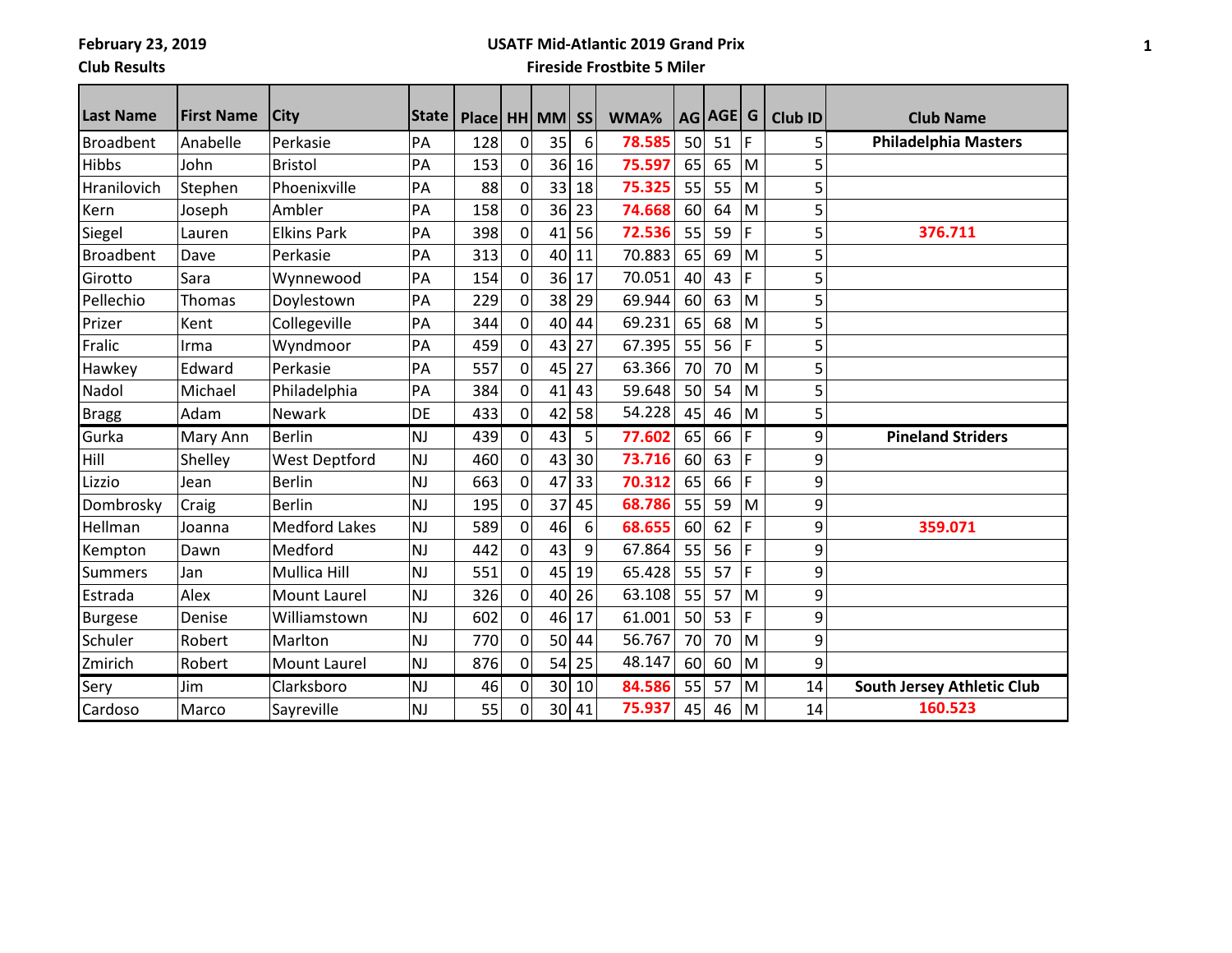### **Club Results**

#### **USATF Mid-Atlantic 2019 Grand Prix Fireside Frostbite 5 Miler**

| Crabb     | Charles      | Royersford          | PA        | 41   |   | 29 | 40              | 89.944 | 60 | 62 | M   | 25              | <b>Pike Creek Valley Running Club</b>  |
|-----------|--------------|---------------------|-----------|------|---|----|-----------------|--------|----|----|-----|-----------------|----------------------------------------|
| Brangan   | Michelle     | <b>Mullica Hill</b> | <b>NJ</b> | 65   |   | 31 | 31              | 85.510 | 45 | 49 | ١F  | 25              |                                        |
| DiGennaro | Mike         | Wilmington          | DE        | 11   |   | 26 | 32              | 83.857 | 40 | 40 | M   | 25              |                                        |
| Cauller   | Gregory      | York                | PA        | 72   |   | 32 | 10 <sup>1</sup> | 80.725 | 55 | 59 | M   | 25              |                                        |
| Farquhar  | Bill         | <b>Newark</b>       | DE        | 47   |   | 30 | 12              | 80.353 | 50 | 51 | M   | 25              | 420.390                                |
| Rusk      | Sarah        | Wilmington          | DE        | 90   |   | 33 | 22              | 73.826 | 35 | 38 | ١F  | 25              |                                        |
| Crispin   | Keith        | Bear                | DE        | 96   |   | 33 | 39              | 72.709 | 50 | 52 | M   | 25 <sub>1</sub> |                                        |
| Sweigart  | Sheri        | Wilmington          | DE.       | 362  |   | 41 |                 | 65.545 | 45 | 49 | F   | 25              |                                        |
| Sweigart  | <b>Dirk</b>  | Wilmington          | DE        | 311  |   | 40 | 8               | 64.161 | 55 | 58 | M   | 25              |                                        |
| Olmstead  | <b>Betty</b> | Wilmington          | DE.       | 1049 |   | 14 | 30 <sup>2</sup> | 49.821 | 70 | 73 | -lF | 25              |                                        |
| Dougherty | Christopher  | Penn Valley         | PA        | 107  |   | 34 |                 | 71.715 | 50 | 52 | IM. | 28              | <b>Bryn Mawr Running Club</b>          |
| Mullen    | Nace         | Philadelphia        | PA        | 259  |   | 39 | 12              | 68.070 | 60 | 62 | м   | 28              | 139.784                                |
| Castner   | Keith        | Harleysville        | PA        | 50   | 0 | 30 | 21              | 71.829 | 35 | 37 | IM. | 55              | <b>Rosemont Running Club</b><br>71.829 |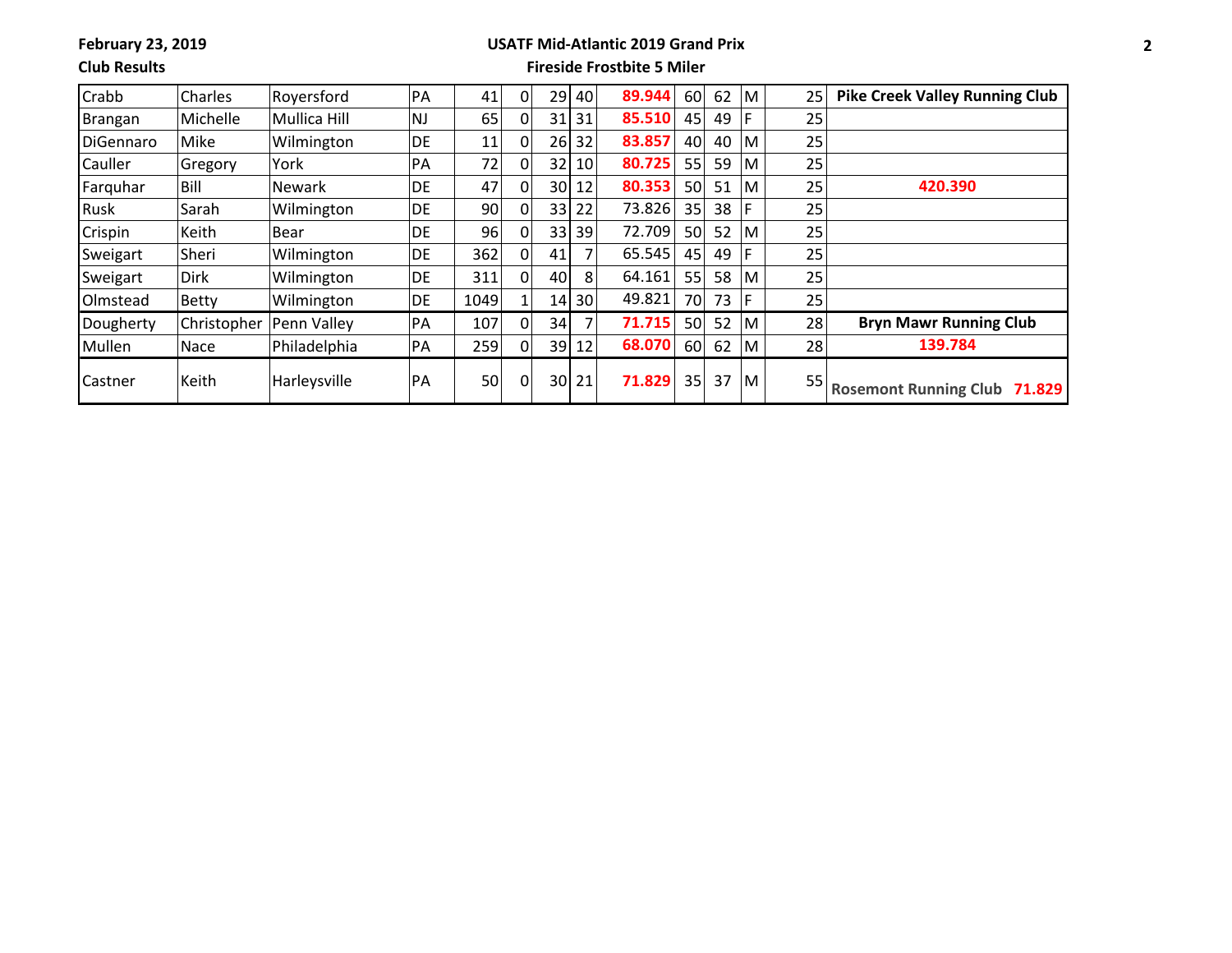### **Club Results**

# **USATF Mid-Atlantic 2019 Grand Prix**

**Fireside Frostbite 5 Miler**

| <b>Barbee</b> | Kenneth  | Philadelphia             | PA | 28   | $\Omega$ | 27 | 49 | 89.455 | 50 | 54 | M | 81 | <b>Greater Philadelphia TC</b> |
|---------------|----------|--------------------------|----|------|----------|----|----|--------|----|----|---|----|--------------------------------|
| Padilla       | Michael  | Phoenixville             | PA | 14   | 0        | 26 | 52 | 85.360 | 40 | 44 | M | 81 |                                |
| Mazo          | Daniel   | Bala Cynwyd              | PA | 54   | 0        | 30 | 29 | 82.285 | 55 | 55 | M | 81 |                                |
| Folzer        | Sandra   | Philadelphia             | PA | 746  | 0        | 50 | 12 | 81.707 | 75 | 79 | F | 81 |                                |
| Boyer         | Linda    | <b>North Wales</b>       | PA | 228  | 0        | 38 | 26 | 81.266 | 60 | 61 | F | 81 | 420.073                        |
| Armstrong     | Scott    | Pottstown                | PA | 62   | 0        | 31 | 23 | 80.616 | 55 | 56 | M | 81 |                                |
| Permar        | Terry    | Perkasie                 | PA | 97   | 0        | 33 | 44 | 80.534 | 60 | 64 | M | 81 |                                |
| Reynolds      | Robert   | Wyndmoor                 | PA | 86   | 0        | 33 | 3  | 79.980 | 60 | 61 | M | 81 |                                |
| Dechnik       | Michael  | Skippack                 | PA | 48   | 0        | 30 | 13 | 79.647 | 50 | 50 | M | 81 |                                |
| Jennings      | Thomas   | Ft Washington            | PA | 283  | 0        | 39 | 38 | 77.965 | 75 | 75 | M | 81 |                                |
| McGrath       | Kyra     | Bala Cynwyd              | PA | 402  | 0        | 42 | 3  | 77.329 | 60 | 64 | F | 81 |                                |
| Morrison      | Don      | West Brandywine          | PA | 188  | 0        | 37 | 23 | 75.435 | 65 | 68 | M | 81 |                                |
| Reilly        | Philip   | Philadelphia             | PA | 147  | 0        | 35 | 48 | 74.534 | 60 | 62 | M | 81 |                                |
| Montini       | Paul     | <b>Huntingdon Valley</b> | PA | 79   | 0        | 32 | 35 | 74.476 | 50 | 51 | M | 81 |                                |
| Assal         | Jim      | Lansdale                 | PA | 445  | 0        | 43 | 13 | 72.773 | 75 | 76 | M | 81 |                                |
| Aloyo         | Vincent  | <b>Blue Bell</b>         | PA | 385  | $\Omega$ | 41 | 46 | 70.670 | 70 | 72 | M | 81 |                                |
| Rebbechi      | Donovan  | Penn Valley              | PA | 82   | 0        | 32 | 44 | 70.621 | 45 | 45 | M | 81 |                                |
| Doelp         | Diann    | Erdenheim                | PA | 329  | $\Omega$ | 40 | 29 | 70.605 | 50 | 54 | F | 81 |                                |
| Lippincott    | Jennifer | Philadelphia             | PA | 144  | 0        | 35 | 43 | 70.602 | 40 | 42 | F | 81 |                                |
| Kaucher       | Michael  | <b>East Norriton</b>     | PA | 75   | $\Omega$ | 32 | 18 | 69.917 | 40 | 42 | M | 81 |                                |
| Sawyer        | Steve    | Philadelphia             | PA | 316  | 0        | 40 | 16 | 69.371 | 65 | 67 | M | 81 |                                |
| Montini       | Rebecca  | Huntingdon Valley        | PA | 255  | 0        | 39 | 8  | 68.867 | 45 | 49 | F | 81 |                                |
| Regan         | Cecelia  | Glenside                 | PA | 361  | 0        | 41 | 5  | 64.868 | 45 | 48 | F | 81 |                                |
| McManus       | Diane    | <b>Upper Darby</b>       | PA | 1022 |          | 6  | 6  | 52.068 | 65 | 68 | F | 81 |                                |
| Reynolds      | Molly    | Wayne                    | PA | 649  | 0        | 47 | 18 | 51.163 | 25 | 27 | F | 81 |                                |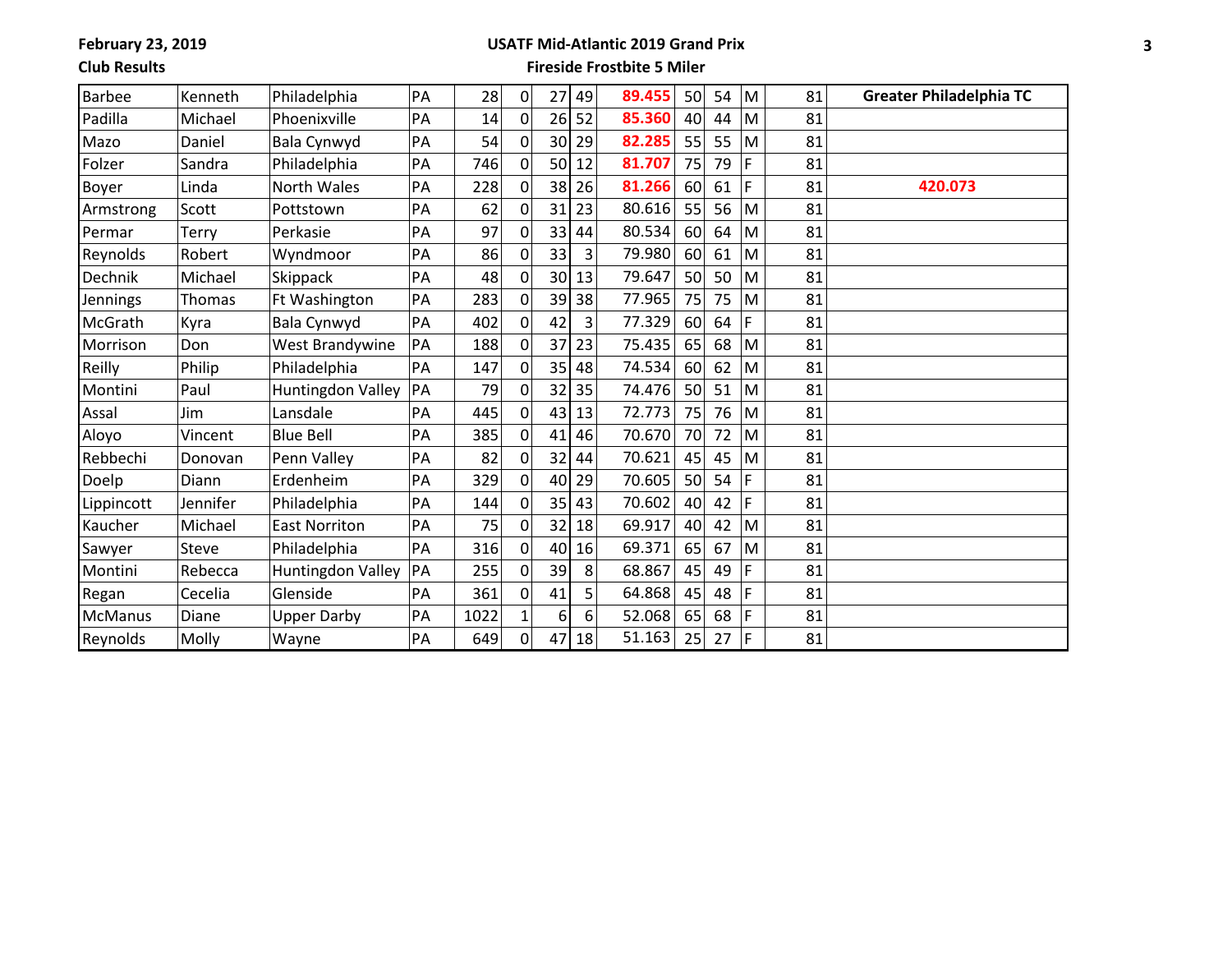### **Club Results**

# **USATF Mid-Atlantic 2019 Grand Prix**

### **Fireside Frostbite 5 Miler**

| Matuszak        | Paul         | Philadelphia        | PA        | $\overline{c}$ | 0           | 24 | 54           | 85.877 | 30 | 32 | M  | 82  | Philadelphia Runner Track Club                 |
|-----------------|--------------|---------------------|-----------|----------------|-------------|----|--------------|--------|----|----|----|-----|------------------------------------------------|
| <b>Bishop</b>   | Meghan       | Philadelphia        | PA        | 30             | 0           | 28 | 44           | 84.397 | 30 | 33 | F. | 82  |                                                |
| <b>Hibbs</b>    | Joshua       | Philadelphia        | PA        | 3              | 0           | 25 | 43           | 83.020 | 30 | 31 | M  | 82  |                                                |
| Clark           | Sean         | Philadelphia        | PA        | 5              | 0           | 25 | 52           | 82.861 | 30 | 33 | M  | 82  |                                                |
| Frei            | Kaitlin      | Philadelphia        | PA        | 42             | 0           | 29 | 43           | 81.436 | 20 | 23 | F  | 82  | 417.590                                        |
| Mateer          | Christopher  | Philadelphia        | PA        | 8              | 0           | 26 | 18           | 81.052 | 25 | 28 | M  | 82  |                                                |
| Predhome        | Alex         | Philadelphia        | PA        | 9              | 0           | 26 | 21           | 80.898 | 25 | 25 | M  | 82  |                                                |
| <b>Brandon</b>  | Kevin        | Philadelphia        | PA        | 10             | 0           | 26 | 28           | 80.542 | 25 | 28 | M  | 82  |                                                |
| Choi            | David        | Mahwah              | <b>NJ</b> | 13             | 0           | 26 | 48           | 79.540 | 20 | 24 | M  | 82  |                                                |
| Rissell         | Ethan        | Lafayette Hill      | PA        | 15             | 0           | 27 | $\mathbf{1}$ | 78.902 | 25 | 29 | M  | 82  |                                                |
| Young           | Jeff         | <b>West Chester</b> | PA        | 17             | 0           | 27 | 10           | 78.466 | 25 | 27 | M  | 82  |                                                |
| Stortz          | Sam          | Philadelphia        | PA        | 19             | 0           | 27 | 11           | 78.418 | 25 | 27 | M  | 82  |                                                |
| Foley           | Joe          | Philadelphia        | PA        | 27             | 0           | 27 | 47           | 76.965 | 30 | 32 | M  | 82  |                                                |
| Dorey-Stein     | Caroline     | Philadelphia        | PA        | 73             | 0           | 32 | 10           | 75.233 | 25 | 26 | F  | 82  |                                                |
| Skalski         | Evan         | Philadelphia        | PA        | 59             | 0           | 30 | 47           | 69.247 | 25 | 28 | M  | 82  |                                                |
| Foley           | Christine    | Philadelphia        | PA        | 215            | 0           | 38 | 3            | 63.601 | 30 | 30 | F. | 82  |                                                |
| Pangburn        | Julie        | Downingtown         | PA        | 123            | 0           | 34 | 52           | 81.979 | 50 | 54 | F  | 155 | <b>Athena Track Club</b>                       |
| Heppelmann      | Patricia     | Malvern             | PA        | 98             | 0           | 33 | 48           | 77.170 | 45 | 46 | F  | 155 | 159.149                                        |
| Jackson         | Michael      | <b>Red Lion</b>     | PA        | 668            | $\Omega$    | 47 | 36           | 48.950 | 45 | 46 | M  | 181 | <b>TNT International Racing Club</b><br>48.950 |
|                 |              |                     |           |                |             |    |              |        |    |    |    |     |                                                |
| Sandercock      | Matthew      | Exton               | PA        | 34             | $\mathbf 0$ | 28 | 55           | 82.536 | 45 | 49 | M  | 182 | <b>Downingtown Running Club</b>                |
| Matthews        | John         | Honey Brook         | PA        | 25             | 0           | 27 | 33           | 77.374 | 20 | 24 | M  | 182 |                                                |
| <b>Jefferis</b> | Robin        | Phoenixville        | PA        | 222            | 0           | 38 | 17           | 76.491 | 55 | 56 | F  | 182 |                                                |
| <b>Bodary</b>   | Michael      | Downingtown         | PA        | 116            | 0           | 34 | 32           | 74.566 | 55 | 58 | M  | 182 |                                                |
| <b>Bizal</b>    | Michael      | Exton               | PA        | 133            | 0           | 35 | 15           | 73.050 | 55 | 58 | M  | 182 | 384.017                                        |
| Fillippo        | <b>Brian</b> | Phoenixville        | PA        | 181            | 0           | 37 | 7            | 69.960 | 55 | 59 | M  | 182 |                                                |
| Kimmel          | Michael      | Wayne               | PA        | 119            | 0           | 34 | 42           | 67.147 | 45 | 46 | M  | 182 |                                                |
| Forward         | Doug         | Thorndale           | PA        | 194            | 0           | 37 | 41           | 65.458 | 50 | 53 | M  | 182 |                                                |
| Conway          | Bill         | Downingtown         | PA        | 448            | 0           | 43 | 15           | 59.538 | 55 | 58 | M  | 182 |                                                |